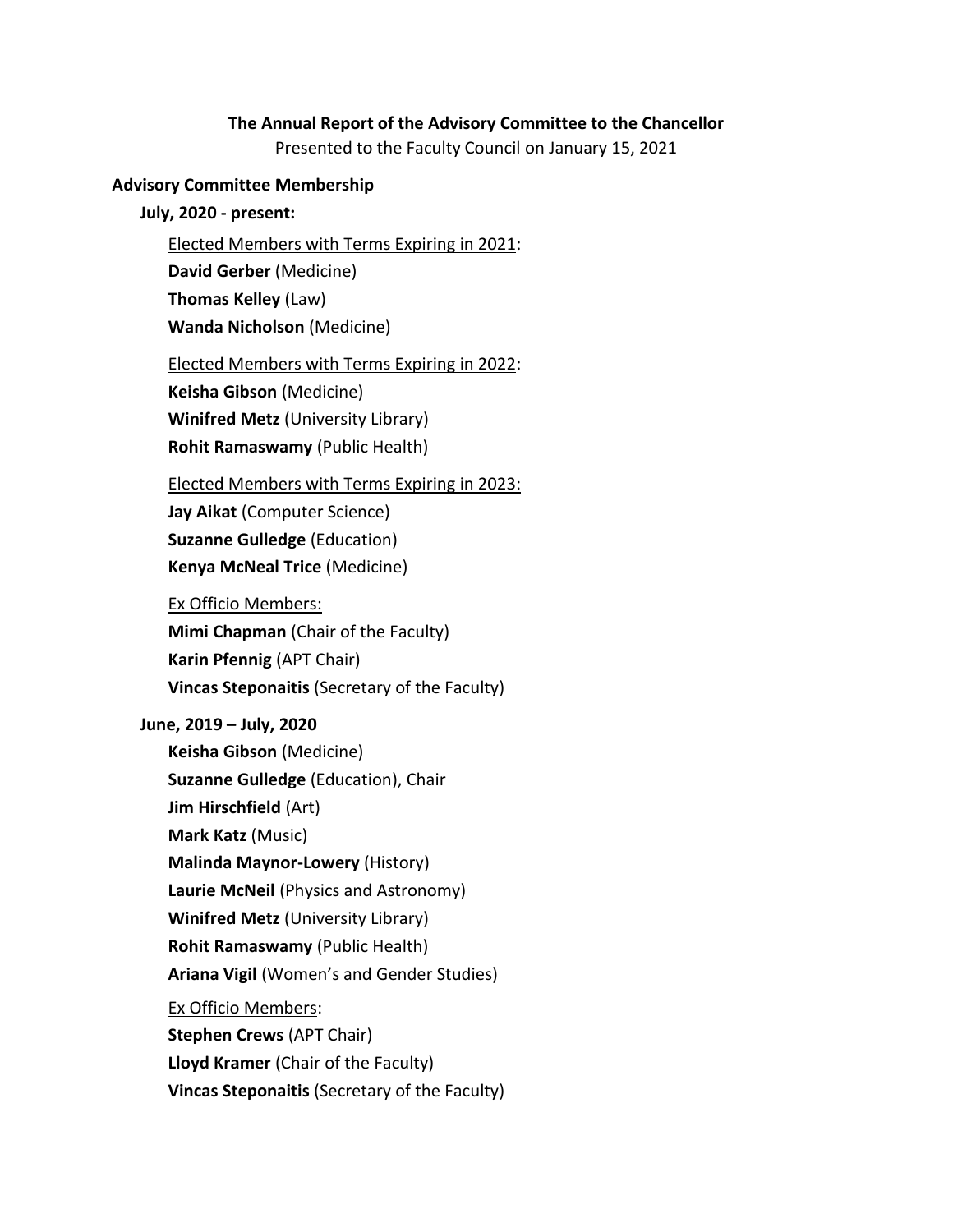## **Advisory Committee Description and Charge** from the Faculty Code **(***§ 4-5)* as Amended by Faculty Council April 14, 2020**:**

The Advisory Committee consists of nine elected members, the chair of the faculty, the secretary of the faculty, and the chair of the Committee on Appointments, Promotions, and Tenure. The committee is advisory to the chancellor in any matter deemed important by the chancellor or the committee, and particularly with respect to: trustee policies and procedures; academic policies and programs; appointment of vice chancellors, deans, and other senior administrators; recommendations for corrective action pursuant to a report of the Faculty Hearing Committee or Faculty Grievance Committee; and appointment and renewal of appointment of the faculty marshal and appointment and review of the faculty athletics representative. The committee nominates candidates for election as stipulated in the Faculty Code for chair of the Faculty and Secretary of the Faculty and advises the chancellor on the appointment and renewal of the Faculty Marshal and the Faculty Athletics Representative. These responsibilities are described in Sections 3:1-5 of the Code.

No faculty member may serve simultaneously as an elected member of the Advisory Committee and the Faculty Executive Committee; the Committee on Appointments, Promotions, and Tenure; the Faculty Hearings Committee; or the Faculty Grievance Committee. The secretary of the faculty serves as secretary of the committee.

The committee holds regular meetings once each month, at such time and place as fixed by the committee and the chancellor. The presiding officer is the chancellor, or, in the chancellor's absence, the chair of the Advisory Committee. Special meetings may be called by the chancellor or the chair of the Advisory Committee. Notice of a special meeting called by the chair is given to the chancellor. Whoever calls the special meeting presides.

# **Meetings of the Advisory Committee July 2020 to present:**

4/28/2020, 5/27/2020,6/24/2020, 8/17/2020, 9/17/2020, 10/14/2020, 11/11/2020, 12/9/2020. Meeting scheduled to end of current academic year: 1/21/2021, 2/18/2021, 3/25/2021, 4/22/2021. Regular monthly meetings of the Advisory Committee are generally scheduled for the Wednesday or Thursday afternoon following the monthly meeting of Faculty Council.

#### **Activities and Key Actions Spring 2020 – January 2021:**

The Faculty Code section 4-5 relevant to the Advisory Committee was revised in April 2020, by recommendation of the Committee on Faculty Government and vote of the Faculty Council.

Elected to the Advisory Committee during the 2020 general faculty election were: Jay Aikat, Kenya McNeal Trice, and Suzanne Gulledge, who was elected by the Committee to serve as Chair. Unexpired terms of Advisory Committee members Jim Hirschfield, Malinda Maynor Lowery and Ariana Vigil were filled by faculty members David Gerber, Tom Kelley, and Wanda Nicholson.

As charged in the *Faculty Code*, the Advisory Committee sought, received and reviewed nominees for the position of Chair of the Faculty and submitted the names of two candidates to